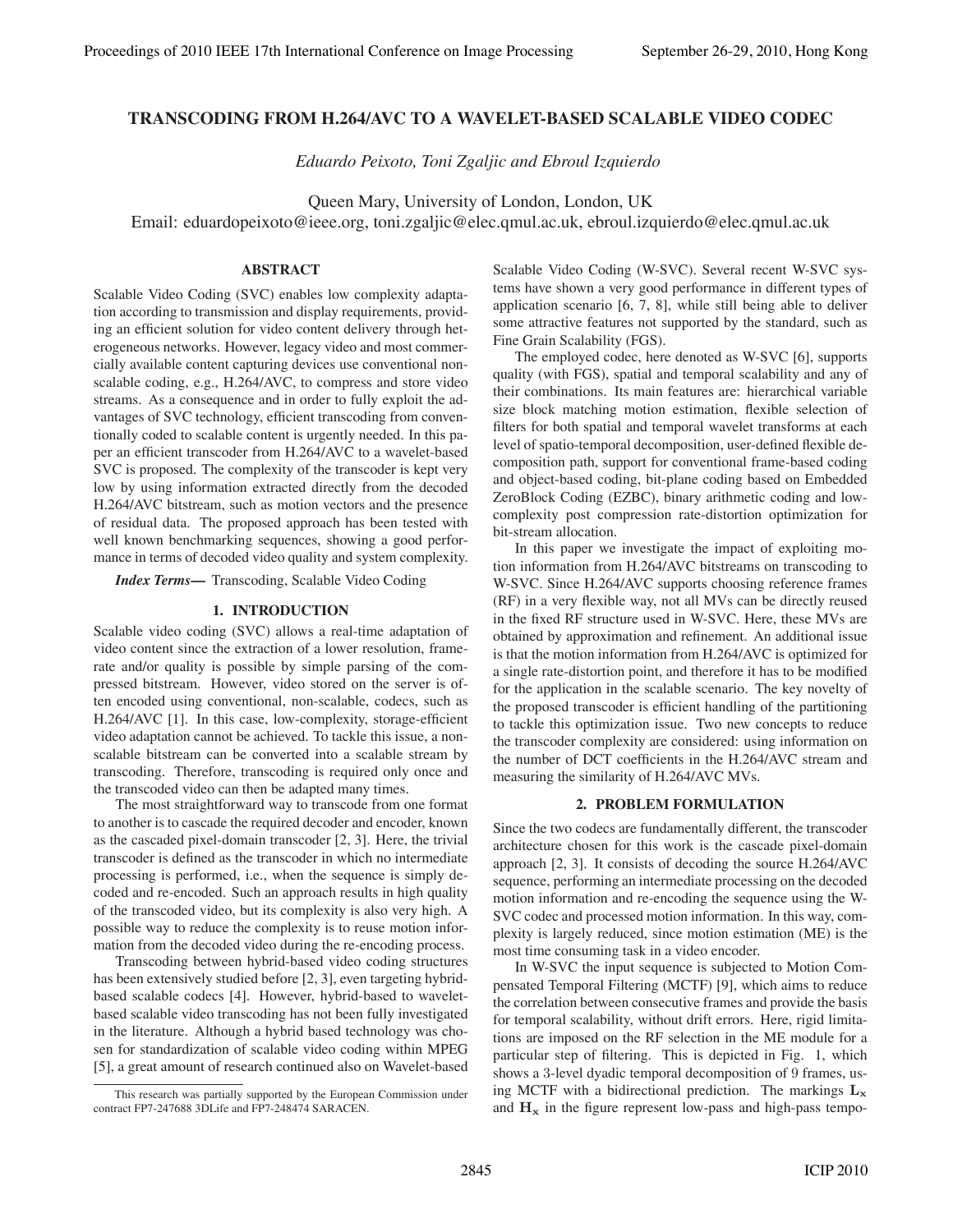|                                | Soccer CIF |        | Crew CIF |          |  |  |
|--------------------------------|------------|--------|----------|----------|--|--|
| Partition Size                 | H.264      | W-SVC  | H.264    | W-SVC    |  |  |
| <b>INTRA</b>                   | 5.28%      | 12.66% | 21.16%   | 12.66%   |  |  |
| $16 \times 16$                 | 39.33%     | 76.12% | 23.86%   | 77.78%   |  |  |
| $16 \times 8$ or $8 \times 16$ | 15.43%     | N/A    | 22.31%   | N/A      |  |  |
| $8 \times 8$                   | 19.53%     | 10.12% | 16.42%   | $9.00\%$ |  |  |
| $8 \times 4$ or $4 \times 8$   | 17.18%     | N/A    | 14.39%   | N/A      |  |  |
| $4 \times 4$                   | 3.25%      | 1.08%  | 1.89%    | 0.54%    |  |  |

**Table 1**. Profile of the chosen partitions

ral subbands, respectively, at the  $x$ -th decomposition scale, and the arrows point from the frames being predicted to the RFs in the process of MCTF. The structure of RFs is fixed at each scale of the decomposition - frames at higher decomposition scales are never used as reference at lower decomposition scales. This strict condition straightforwardly enables the temporal scalability. Spatial and quality scalability are achieved by spatial wavelet transform and embedded coding.



**Fig. 1**. Hierarchical structure for selecting the reference frame with 3 levels of temporal decomposition.

Contrasting the above rigid structure of RFs, H.264/AVC can choose reference in a more flexible way. The different RF structure in the two codecs restricts direct re-using of H.264/AVC motion information in transcoding. Only those MVs that point to the same RF in W-SVC and H.264/AVC can be directly reused. However, even these MVs may not be optimal for W-SVC and therefore they should be refined. In the H.264/AVC codec, the macroblock (MB) partitions and MVs are optimized to a single rate-distortion target, while the W-SVC framework should perform encoding tailored to a wide range of bitrates and spatiotemporal resolutions. To illustrate this difference, Table 1 shows the percentage of different block sizes chosen for two different sequences at CIF (352  $\times$  288) resolution, both for H.264/AVC (using *IPPP* configuration and a quantization parameter  $QP =$ 20) and W-SVC codecs using 3 temporal decompositions (TD).

Refining MVs for all matching RF increases the complexity of transcoding. Therefore, a method for selecting which MVs need to be refined is required. On the other hand, when RFs do not match in W-SVC and H.264/AVC, neither MVs nor partitioning structure can be directly re-used for W-SVC. These issues are addressed in the following section.

#### **3. THE TRANSCODER**

For a given MB, which is set as  $16 \times 16$  pixels in the W-SVC encoder, the following partition sizes can be tested:  $16 \times 16$ ,  $8 \times 8$ (four blocks in the given MB) and / or  $4 \times 4$  partition (four blocks in a  $8 \times 8$  partition). Here, we define the testing of a partition as the approximation (or reuse) and refinement of MVs, the mode selection (forward, backward or bidirectional prediction) and the computation of the cost for that partition, in rate-distortion sense. If more than one partition size is tested, the transcoder chooses the one that yields the lowest cost.

### **3.1. Handling the partitioning for each macroblock**

When deciding which partition sizes will be tested for a given MB, the proposed transcoder takes into consideration the partition of the H.264/AVC MB. If the MB was encoded in inter mode, then only those partitions that are equal or larger than that of the H.264/AVC will be tested. However, since the employed W-SVC framework uses a strict quadtree partitioning of the MB, this procedure has to be slightly adapted. As an example, if the H.264/AVC MB was partitioned in two  $16 \times 8$  blocks, then both  $16 \times 16$  and  $8 \times 8$  partitions will be tested in W-SVC. If the MB was encoded in intra mode in H.264/AVC, then the partitions tested follow the usual W-SVC scheme: first  $16 \times 16$  and  $8 \times 8$  partitions are tested and, if the latter has a lower cost,  $4 \times 4$ partitions are tested.

### **3.2. Using the DCT coefficients to drive the transcoder**

In the H.264/AVC codec, a decoded block is given as :  $B_{DEC} =$  $P + R + D_F (P + R)$ , where  $B_{DEC}$  is the decoded block, P is the prediction for this block, R is the residual and  $D_F(\cdot)$  is the effect of the deblocking filter [1], which is applied to  $P + R$ . Thus, if no coefficient is transmitted, then the residual is zero, and the decoded block is given as:  $B_{DEC} = P + D_F (P)$ . Since the W-SVC codec uses MCTF, ME is performed using the original frames, which, in the transcoder are the decoded H.264/AVC frames. To further reduce the complexity, the transcoder avoids refining the MVs when the residual for the corresponding block is zero. When this happens, H.264/AVC MVs are directly assigned to that partition, without further refinement. Other partitions may also be tested even when this happens, in which case the usual approach of approximation and refinement is used.

In the transcoder implementation, two different things were tested to check if the residual is zero: the actual number of nonzero DCT coefficients (which, if zero, guarantees that the residual is zero), and the syntax parameter coded block pattern (CBP). The CBP only tells the presence or absence of AC DCT coefficients in each  $8 \times 8$  block inside the MB [5]. Thus, if the CBP for a given block is zero, it does not mean that the residual is zero, necessarily, since it can still have a DC coefficient. Also, the CBP does not have the information for each  $4 \times 4$  block separately. However, the results using both methods are very close, and since the information on the CBP is more readily available, the CBP is used to drive the MV refinement for a partition.

## **3.3. Grouping Similar MVs**

The proposed transcoder has an optional setting to further reduce the complexity that consists in measuring the similarity of the H.264/AVC MVs to decide whether or not smaller partitions will be tested. First, a mean MV is computed using the four  $4 \times 4$  block within each  $8 \times 8$  partition. Then, each of the four MVs is compared to the mean MV, using a similarity measure that considers each component,  $MV.x$  and  $MV.y$ , separately. A single MV is considered similar to the mean MV if  $\left|\overline{MV}.y - \overline{MV}.y\right| < T$  and  $\left|\overline{MV}.x - \overline{MV}.x\right| < T$ , where  $\overline{MV}$ is the mean MV and  $T$  is a threshold, which can be set as a parameter. If all available H.264/AVC MVs inside an  $8 \times 8$  block are considered similar, then  $4 \times 4$  partitions will not be tested for this  $8 \times 8$  block, regardless of the H.264/AVC partition. The similarity measure is applied to the four  $8 \times 8$  blocks within a MB in a similar manner: if they are considered similar,  $8 \times 8$ partitions will not be tested for this MB. This applies whether or not these MVs can be directly reused.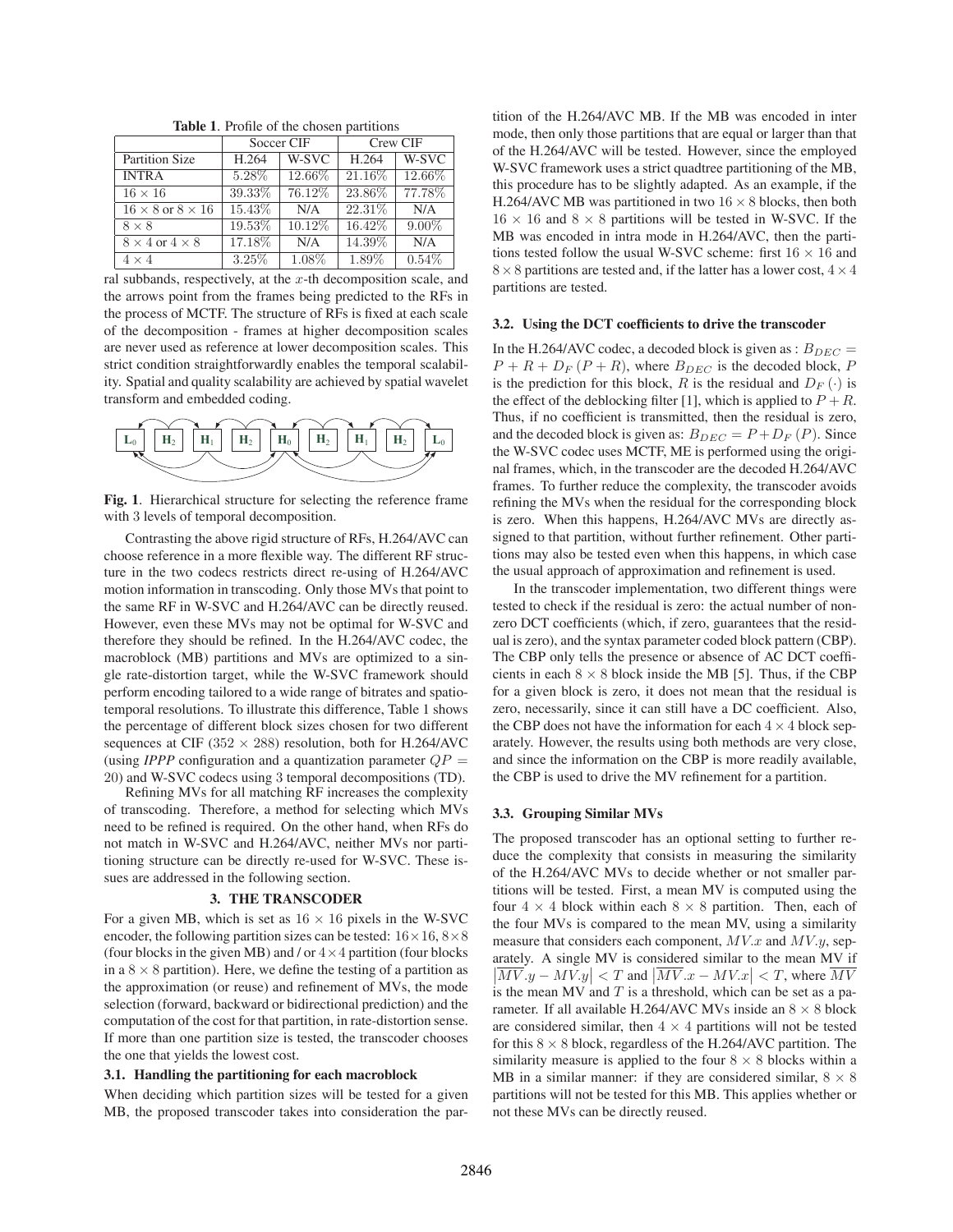# **3.4. Framework for MV Approximation and Refinement**

For each partition tested, the proposed transcoder produces two MV candidate lists, one for each direction. For each candidate in the two lists the cost is computed in a conventional way, considering the residual and the rate of the chosen MV. The best candidate is selected for each direction and then a further refinement step can be applied. In all cases, the refinement considered is a Hexagon search [10], starting at the best candidate for each direction. When some MVs within the partition being tested can be directly reused, all MVs corresponding to smaller partitions within the partition are added to the appropriate candidate lists. Otherwise, several strategies, enlisted in the remainder of this section, are used to populate the candidate list(s).

## *3.4.1. Spatial Approximation*

Here, the approximated MV is formed as the weighted average of MVs of blocks above and on the left of the currently observed block. The weights for each MV are defined according to the sizes of its corresponding blocks. The advantage of this method is that it uses the MVs already refined by the W-SVC.

### *3.4.2. MV Composition*

The MV composition method used here is similar in spirit to Forward Dominant Vector Selection [11] and Telescopic Vector Composition [12]. However, since these two methods have been developed to work with fixed-size motion blocks they were adapted to support variable-size motion blocks. If a block in a particular frame consists of several motion blocks that are of different sizes, weighted average of their MVs will be used, where the weight for each MV is proportional to its corresponding block size, relative to other observed blocks.

## *3.4.3. MV Scaling*

When a H.264/AVC MV cannot be reused, it can be scaled to be used as a candidate for its direction. The scale factor is directly proportional to the distance between the H.264/AVC and the W-SVC RFs and the current frame.

## *3.4.4. MV Inversion*

This method can be performed to create backward MV candidates from already found forward MV candidates or vice versa. This method can be useful for instance in *IPPP* coding configuration when only forward MVs are available.

### **4. EXPERIMENTAL RESULTS**

In all tests, the full length (300 frames) of the original sequences was used, where the PSNR shown is the average among the frames of the luma component, while the rate considers also the chrominance components. The PSNR is always computed using the original sequence as the reference. In all cases, the W-SVC codec uses MCTF with bidirectional prediction.

The first point analyzed here is the loss caused by transcoding. Fig. 2 shows the rate-distortion point of the decoded H.264/AVC sequence (used in transcoding), the performance of the W-SVC codec using the original sequence and the results of the trivial transcoder using full ME. The H.264/AVC stream was encoded in *IPPP* configuration, with  $QP = 28$  for Crew sequence and  $QP = 20$  for Soccer and City sequences. The lower QP was chosen to enable a wide range of decoding points in W-SVC, and also because the transcoder is likely to operate on high-quality video. It can be seen that a certain loss of quality is present in transcoding, specially at medium and higher bitrates.

|  | <b>Table 2.</b> SAD Calculations for Crew, Soccer and City se- |  |  |  |
|--|----------------------------------------------------------------|--|--|--|
|  | quences, normalized by the full ME.                            |  |  |  |

| Method            | Crew     | Soccer   | City     |
|-------------------|----------|----------|----------|
| Trivial - full ME | 100%     | 100%     | 100%     |
| Trivial - hexagon | $0.84\%$ | $0.86\%$ | 0.63%    |
| Proposed (i)      | 1.27%    | 1.31%    | 1.01%    |
| Proposed (ii)     | $0.70\%$ | 0.78%    | 0.54%    |
| Proposed (iii)    | $0.62\%$ | 0.71%    | $0.50\%$ |
| Proposed (iv)     | 0.57%    | 0.54%    | 0.32%    |

This is expected, since the transcoder operates on a quantized sequence, being limited to the quality of this sequence.

In Fig. 3(a) to 3(c), two possible configurations of the proposed transcoder are compared to two versions of the trivial transcoder: (i) the proposed transcoder, always testing all partition sizes; and (ii) the proposed transcoder, using the proposed approach, as mentioned in Sec. 3.1. It can be seen that the proposed transcoder outperforms the trivial transcoder using hexagon search for all sequences and bitrates, with a gain of up to 1.2 dB for low bitrates in City sequence. Also, the loss of the proposed transcoder compared to the trivial transcoder with full ME is always lower than 0.2 dB for configuration (i) and 0.3 dB for configuration (ii). The performance difference between the two configurations is only noticeable for the City sequence, which uses 5 TD levels, while the other two sequences use only 3. In this case, the RF can be up to 15 frames apart from the current frame, which makes the H.264/AVC partition less reliable for choosing the W-SVC partition.

In Fig.  $3(d)$  to  $3(f)$  the results for other configurations are shown. The configurations tested are: (ii) the proposed transcoder; (iii) the proposed transcoder, using the CBP information, as mentioned in Sec. 3.2; and (iv) the proposed transcoder, using CBP information and the MV similarity, as mentioned in Sec. 3.3, using a threshold  $T = 0.5$  at the integer-pixel scale. It can be seen that the difference between the configurations (ii) and (iii) is hardly noticeable for the sequences encoded with  $QP = 20$ , but it is more pronounced (but still small, up to 0.05 dB) when  $QP = 28$  is used. This is because there are less residual encoded when a higher QP is used, and thus the H.264/AVC MV is directly reused more often. The difference between the configurations (iv) and (ii) is higher for City sequence, which uses 5 TD levels, (up to 0.3 dB), but still very small for Soccer and Crew sequences (up to 0.1 dB and 0.05 dB, respectively).

To analyze the transcoder complexity, the average number of SAD computations per pixel is computed. A SAD calculation represents calculating an absolute difference between two pixels or coefficients and adding this difference to a previously accumulated difference. The presented numbers show the number of SAD calculations normalized to the number of SAD calculations of the trivial transcoder using full ME. The results are shown in Table 2. It can be seen that the method (i) has a higher complexity than the trivial transcoder using hexagon search, and that the method (ii) has a complexity that is similar to this, but still slightly lower. The use of the CBP to avoid MV refinement reduces the transcoder complexity by up to 8% when  $QP = 20$ is used, and by up to 12% when  $QP = 28$  is used. Again, the refinement of MVs is skipped more often when a higher QP is used. The use of CBP together with grouping the MVs reduces the complexity by up to  $40\%$  when comparing to method (ii).